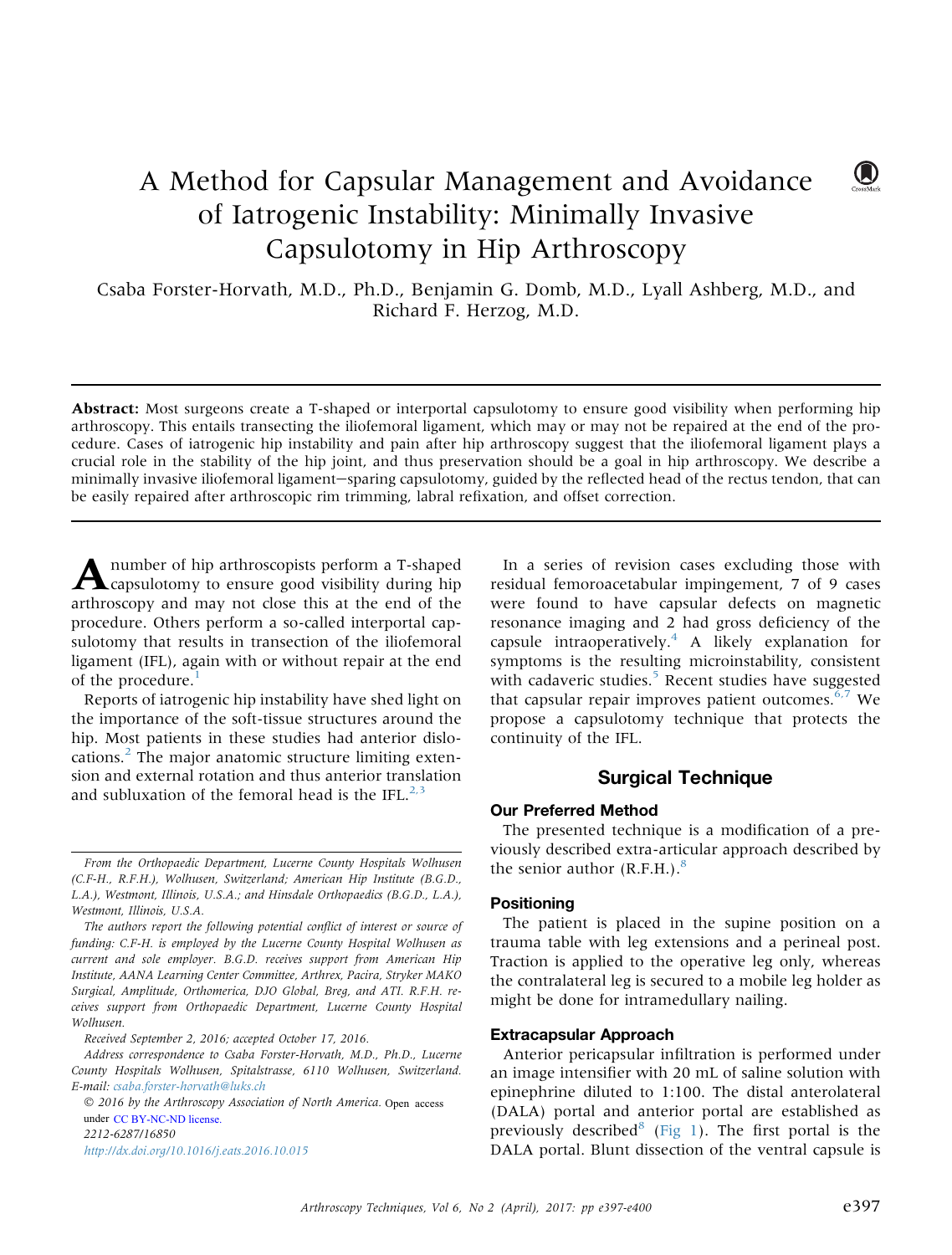<span id="page-1-0"></span>

Fig 1. The arthroscopic portals used are shown in a right hip, with the patient in the supine position: 1, distal anterolateral portal; 2, anterior portal; and 3, proximal anterolateral portal. (A, medial border of musculus tensor fasciae latae; ASIS, anterior superior iliac spine; B, lateral border of musculus sartorius.)

carried out with a sweeping motion with the trocar before insertion of the arthroscope (70 $\degree$  HD arthroscope; Arthrex, Naples, FL). By use of the anterior portal, the capsular surface is then exposed (Dissector [Arthrex] and Super Multivac 50 ICW with 8.0-mm  $\times$ 72-mm threaded cannula [Smith & Nephew, London, England]). We clear the fatty tissue between the gluteus minimus, iliocapsularis, and vastus lateralis muscles.

# **Capsulotomy**

We identify the tendinous portion of the reflected head of the rectus muscle; this serves as an internal reference for the capsulotomy, which is performed



Fig 2. Cadaveric specimen of a right hip, anterior view. The arrow indicates the longitudinal capsulotomy parallel to the fibers along the lateral border of the lateral bundle of the iliofemoral ligament. (1, reflected head of rectus tendon [landmark]; 2, direct head of rectus tendon; 3, lateral bundle of iliofemoral ligament; 4, medial bundle of iliofemoral ligament.) (Reproduced with permission from Springer Science+ Business Media from Guyot J. Atlas of human limb joints. Berlin: Springer-Verlag, 1990.)



Fig 3. Left hip after resection of pericapsular fat tissue (camera in distal anterolateral portal, with 12-o'clock position at top of image). (1, capsulotomy along longitudinal fibers indicating direction of iliofemoral ligament; 2, reflected head of rectus femoris muscle.)

parallel to the fibers of the IFL at its lateral border (Figs 2-4). This blends with the capsule at the 12-o'clock position. Aiming just anterior to this area corresponds to the superior margin of the IFL (Fig 4).

The reflected head of the rectus tendon can be found behind the caput recurvatum of the rectus tendon, a thin, white fibrous structure just covering the reflected head while moving superomedially on the surface of the anterosuperior aspect of the capsule. $9$  Once the labrum is visible, traction is applied and intra-articular inspection can proceed.



Fig 4. Longitudinal capsulotomy in a left hip guided by the reflected head of the rectus muscle (camera in distal anterolateral portal, instrument in anterior portal, with 12-o'clock position at top of image). (1, acetabular labrum; 2, reflected head of tendon of rectus muscle; 3, cam deformity and femoral head; 4, divided joint capsule.)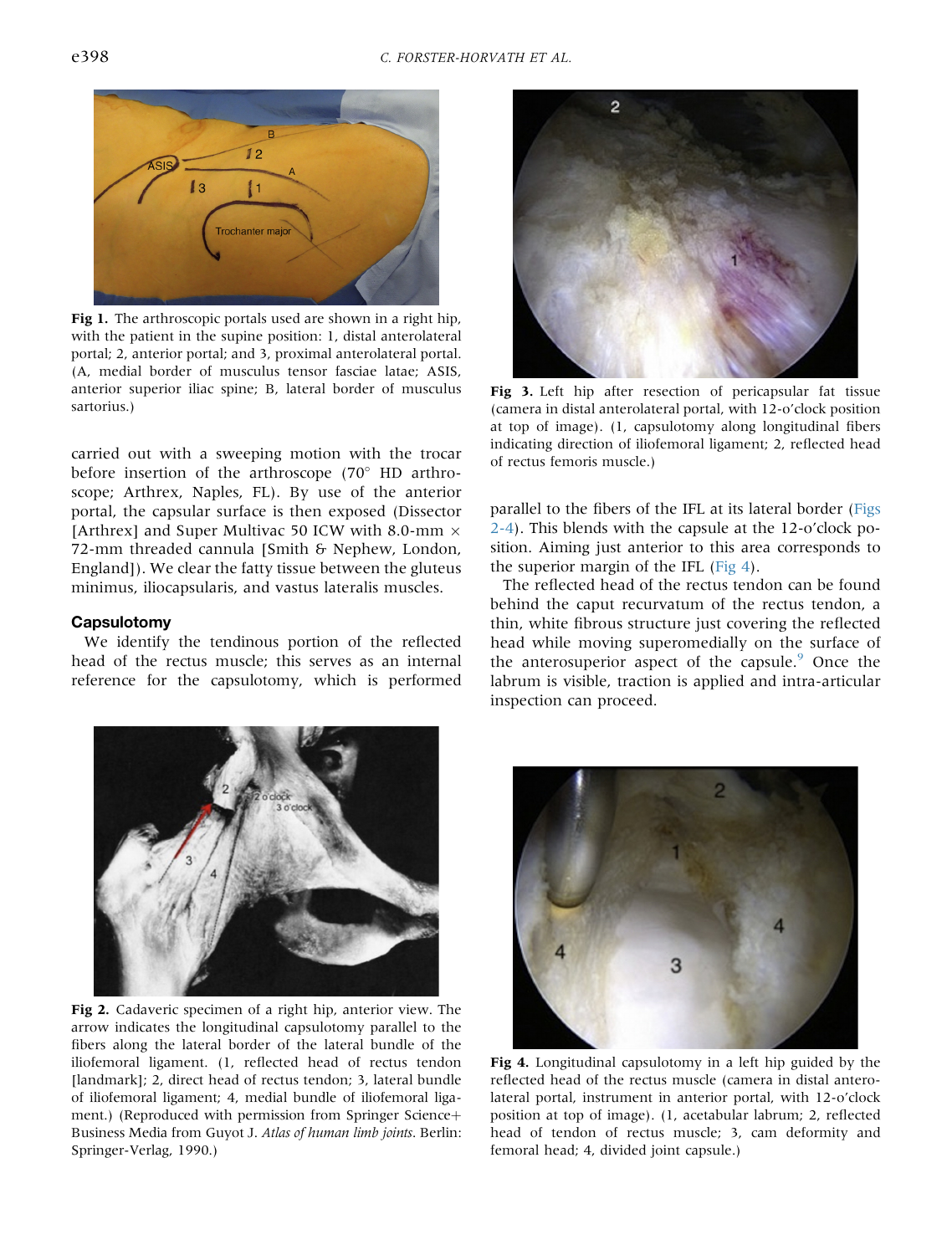

Fig 5. Left hip after correction of the head-neck offset showing the substance of the iliofemoral ligament and the position of the reflected head of the rectus muscle (camera in distal anterolateral portal, with 12-o'clock position at top of image). (1, acetabular labrum; 2, acetabular rim; 3, restored offset at head-neck junction; 4, joint capsule; 5, reflected head of rectus tendon.)

# Central Compartment

Thorough intra-articular inspection and probing of the acetabular labrum are performed including the anterior and posterior horn, ligamentum teres, and cartilage surfaces of the acetabulum and femoral head. The proximal anterolateral (PALA) portal is made, and labral treatment is performed as necessary (Video 1).

The arthroscope is switched into the PALA portal, and drill holes are made through the DALA portal or an additional portal with a cannula. Sutures (No. 2 Fiber-Wire; Arthrex) are passed through the chondrolabral



Fig 6. Closure by passing sutures through both lips of the capsule in a left hip (camera in distal anterolateral portal, instrument in anterior or proximal anterolateral portal, with 12-o'clock position at top of image). (1 and 2, tying of knots; 3, resected surface of femoral neck.)

### Table 1. Pearls and Pitfalls

#### Pearls

- In obese or muscular patients or patients with coxa antetorta, slightly more anterior placement of the DALA portal will facilitate maneuvering the camera.
- When the deep layer of the capsule is being approached, the labrum will be in proximity and the synovial tissue will be visible next to the cartilage layer.
- Rim trimming distal to the capsulotomy (2- to 3-o'clock position) is performed with the burr in the PALA portal. Rim trimming proximal to the capsulotomy (12- to 1-o'clock position and beyond) is performed with the burr in the anterior portal.
- In the case of pincer impingement, a more extensive perilabral release of the deep portion of the IFL may be helpful.
- In the case of coxa profunda, an L-shaped release of the capsular flaps can be performed. In this instance, refixation with separate anchors is recommended.
- A pistol-grip deformity may require slight extension and internal rotation of the hip. Care must be taken to spare the retinacular vessels.

#### Pitfalls

The surgeon should check the trajectory of the drill before drilling and, if necessary, prepare an additional portal more lateral than the DALA portal to avoid penetration of the acetabulum.

DALA, distal anterolateral; IFL, iliofemoral ligament; PALA, proximal anterolateral.

junction (SpeedStitch suturing device; Smith & Nephew) or through both the chondrolabral junction and the base of the labrum, and these are then fixed in the acetabular rim by knotless anchors (2.9-mm Bio-Composite PushLock; Arthrex) as shown in Video 1.

## Peripheral Compartment

The cam deformity is addressed by beginning the osteoplasty adjacent to the retinacular vessels proceeding to a point at which further exposure would be required (ClearCut Burr; Arthrex) (Fig 5). The hip is then flexed up to  $50^{\circ}$  with slight external rotation to reach the medial synovial fold. Finally, the capsule is repaired in a side-to-side fashion (SpeedStitch suturing device and No. 2 FiberWire) (Fig 6). Table 1 lists pearls and pitfalls of the described technique, and Table 2 lists advantages and disadvantages.

# **Discussion**

Several biomechanical studies underline the importance of the IFL for hip stability including distraction,

|  |  | Table 2. Advantages and Disadvantages |
|--|--|---------------------------------------|
|  |  |                                       |

| Advantages                                                             |
|------------------------------------------------------------------------|
| Iliofemoral ligament is left nearly intact (except for release of deep |
| fibers at acetabular rim if needed)                                    |
| Low traction force                                                     |
| Low traction times (approximately 35-40 min in case of rim             |
| trimming and labral repair)                                            |
| Easy to obtain full closure                                            |
| No risk of over-tightening capsule                                     |
| Short duration of image intensifier use                                |
| Disadvantages                                                          |
| Challenging technique                                                  |